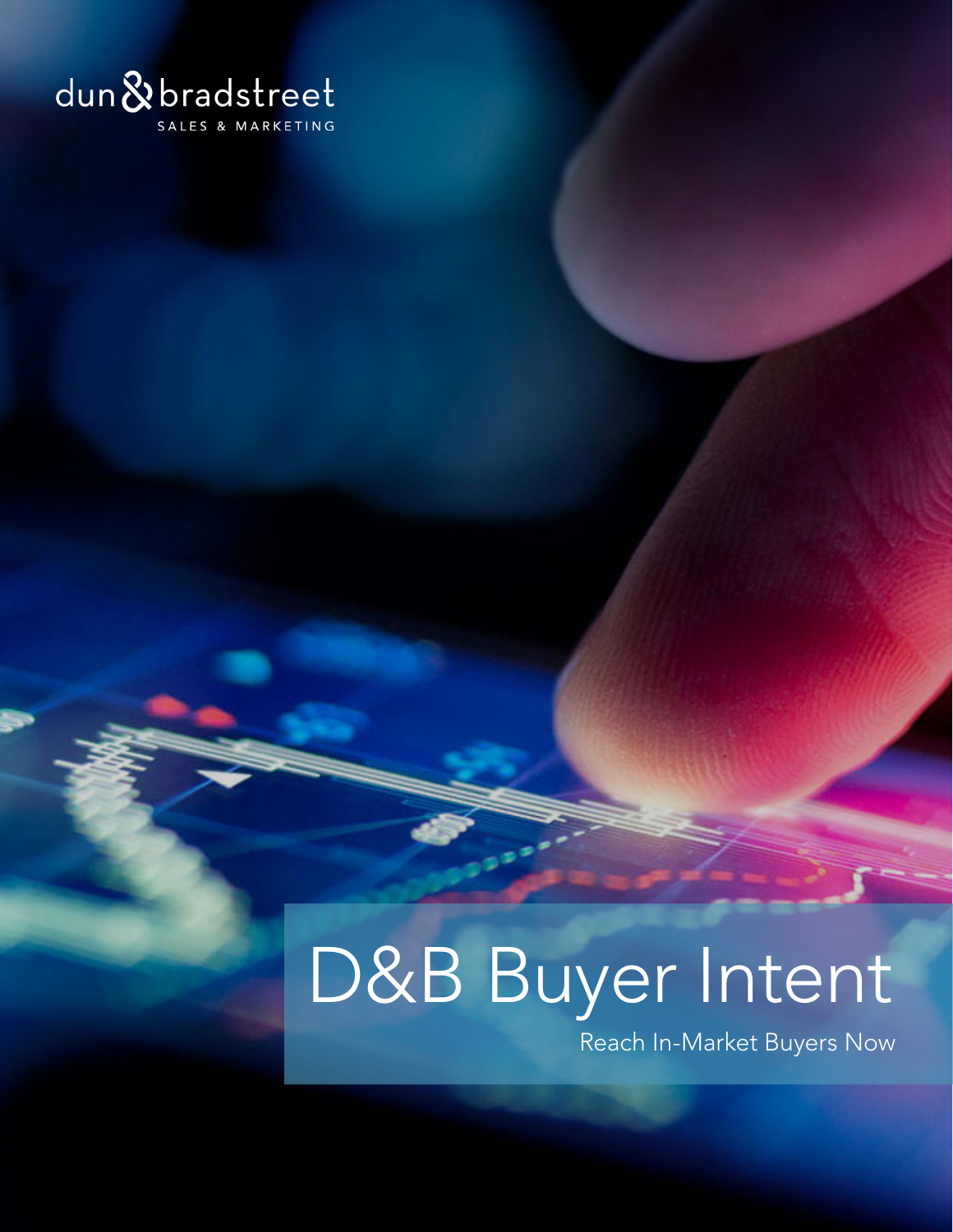# UNMASK THE B2B BUYING JOURNEY

With the B2B buying journey becoming increasingly digital and self-serve, marketers need to reach their audiences early to stand out. This is where intent data comes into play – to help find prospects that are in market to buy now.

D&B Buyer Intent Data allows organizations to identify their in-market audiences that are displaying early-stage buying signals to increase the timeliness, relevancy, and impact of their go-to-market strategy.

# UNLOCK THE POWER OF INTENT DATA ACROSS SALES & MARKETING

Using a patented process that leverages Natural Language Processing (NLP), deep learning, and mapping billions of unique engagements across the web to the Dun & Bradstreet Data Cloud, D&B Buyer Intent Data is the most sophisticated way to find in-market buyers.

## LE AD & ACCOUNT PRIORITIZ ATION

Score incoming leads and key accounts based on intent score to yield higher ROI for your go-to-market activities.

## ACCOUNT-BASED ADVERTISING

Deliver ads to your in-market accounts across programmatic and social channels to increase the return on your ad spend.

# ACCOUNT-BASED SALES

Arm your sales team with companies that are in-market to purchase and searching for solutions now.



# WHAT MAKES D&B BUYER INTENT DIFFERENT?



- You control the objective of the intent model such as targeting engaged audiences for a product family or business unit
- the entire corporate family to aggregate overall buying interest
- Pinpoint specific locations that are in-market at large organizations with multiple branches
- identify whether engagements are relevant to buying vs. educational content